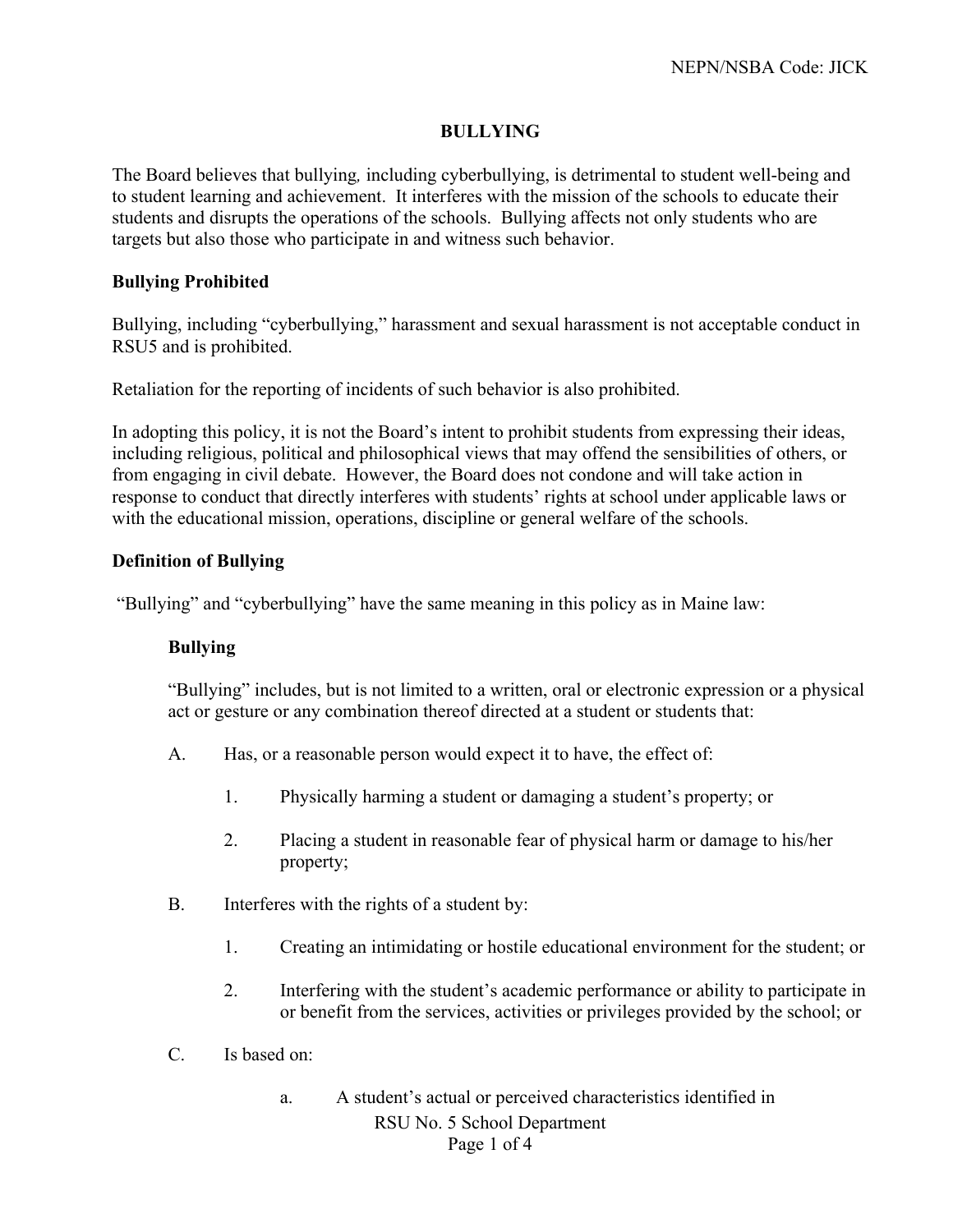5 MRSA § 4602 or 4684-A (including race; color; ancestry; national origin; sex; sexual orientation; gender identity or expression; religion; physical or mental disability) or other distinguishing personal characteristics (such as socioeconomic status; age; physical appearance; weight; or family status); or

b. A student's association with a person with one or more of these actual or perceived characteristics or any other distinguishing characteristics; and that has the effect described in subparagraph A. or B. above.

Under Maine law:

"Sexual orientation" means a person's actual or perceived heterosexuality, bisexuality, homosexuality, or gender identity or expression.

"Gender Identity" means gender-related identity, appearance, mannerisms, or other genderrelated characteristics of an individual, regardless of the individual's assigned sex at birth.

# **Cyberbullying**

"Cyberbullying" means bullying through the use of technology or any electronic communication, including but not limited to, a transfer of signs, signals, writing, images, sounds, data or intelligence of any nature transmitted by the use of any electronic device including, but not limited to, a computer, telephone, cellular telephone, text messaging device or personal digital assistant.

## **Definition of Harassment and Sexual Harassment**

Harassment includes but is not limited to verbal abuse based on race, color, sex, religion, ancestry or national origin, sexual orientation, disability (or other protected class.)

Sexual harassment includes but is not limited to unwelcome sexual advances, requests for sexual favors or pressure to engage in sexual activity, physical contact of a sexual nature, gestures, comments, or other physical, written or verbal conduct that is gender-based that interferes with a student's education.

#### **Definition of Retaliation**

Retaliation means an act or gesture against a student for asserting or alleging an act of bullying. Retaliation also includes reporting that is not made in good faith on an act of bullying.

## **Application of Policy**

This policy applies to bullying that: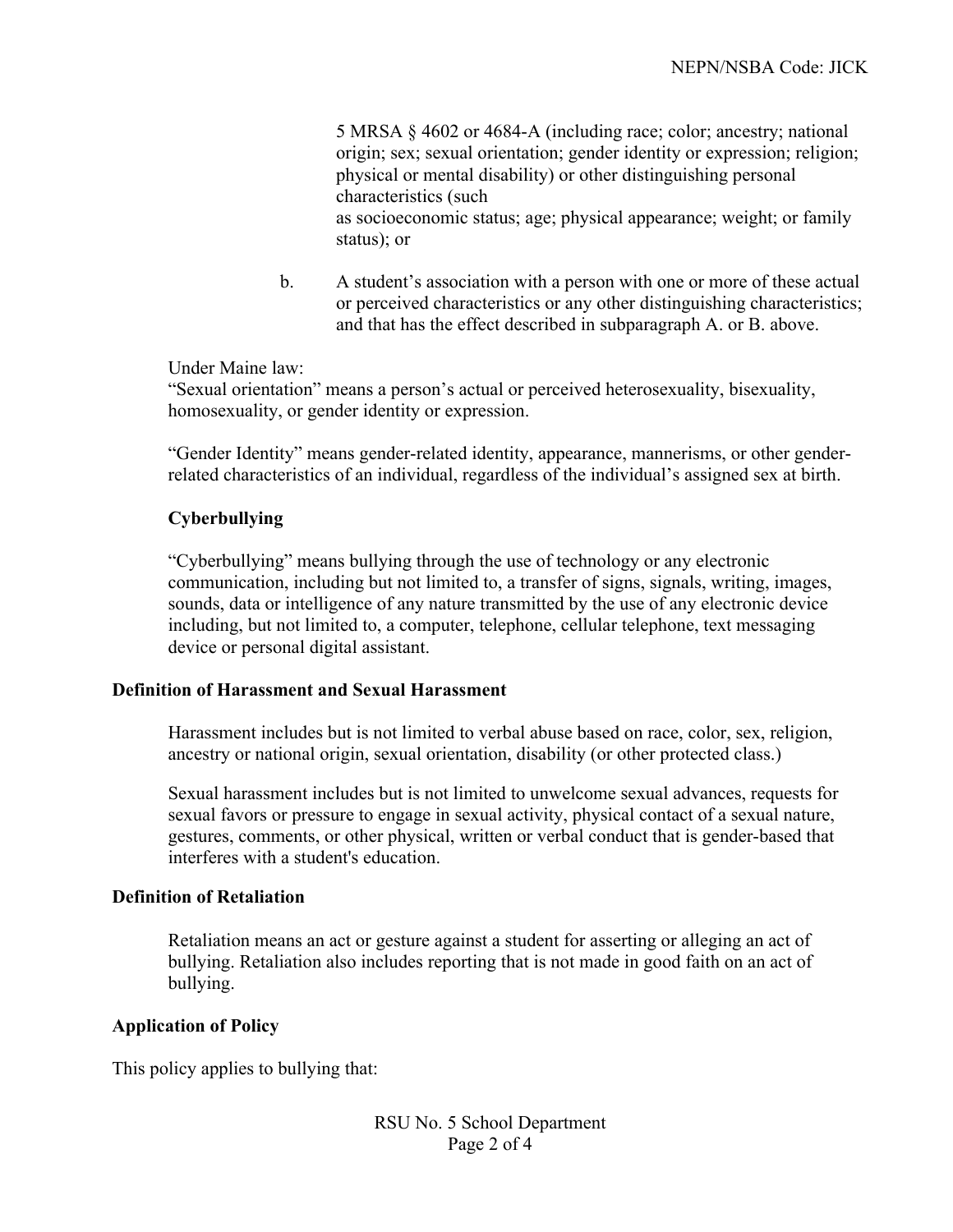- A. Takes place at school or on school grounds, at any school-sponsored or school-related activity or event or while students are being transported to or from school or schoolsponsored activities or events; or
- B. Takes place elsewhere or through the use of technology, but only if the bullying also infringes on the rights of the student at school as set forth in the definition of "bullying."

#### **Consequences for Policy Violations**

#### **Students**

Students who violate this policy may be subject to disciplinary action which may include suspension, expulsion or a series of graduated consequences including alternative discipline or other behavioral interventions.

The Board retains the right to impose disciplinary consequences for bullying and other conduct that occurs at any time or place that substantially disrupts the instructional program, operations of the schools or welfare of students.

Any student violating this policy may also be subject to civil or criminal penalties.

#### **School Employees and Others**

Administrators, professional staff and all other employees who violate this policy may be subject to disciplinary action up to and including dismissal, and in accordance with any applicable collective bargaining agreements.

Volunteers, contractors and visitors who violate this policy will be barred from school property until the Superintendent is satisfied that the person will comply with Maine's bullying law and this policy.

Any person violating this policy may also be subject to civil or criminal penalties.

Any school-affiliated organization that authorizes or engages in bullying or retaliation is subject to forfeiture of Board approval/sanctioning and/or suspension or revocation of its permission to operate on school grounds.

# **Staff Training**

RSU5 will provide professional development and staff training in bullying prevention and response.